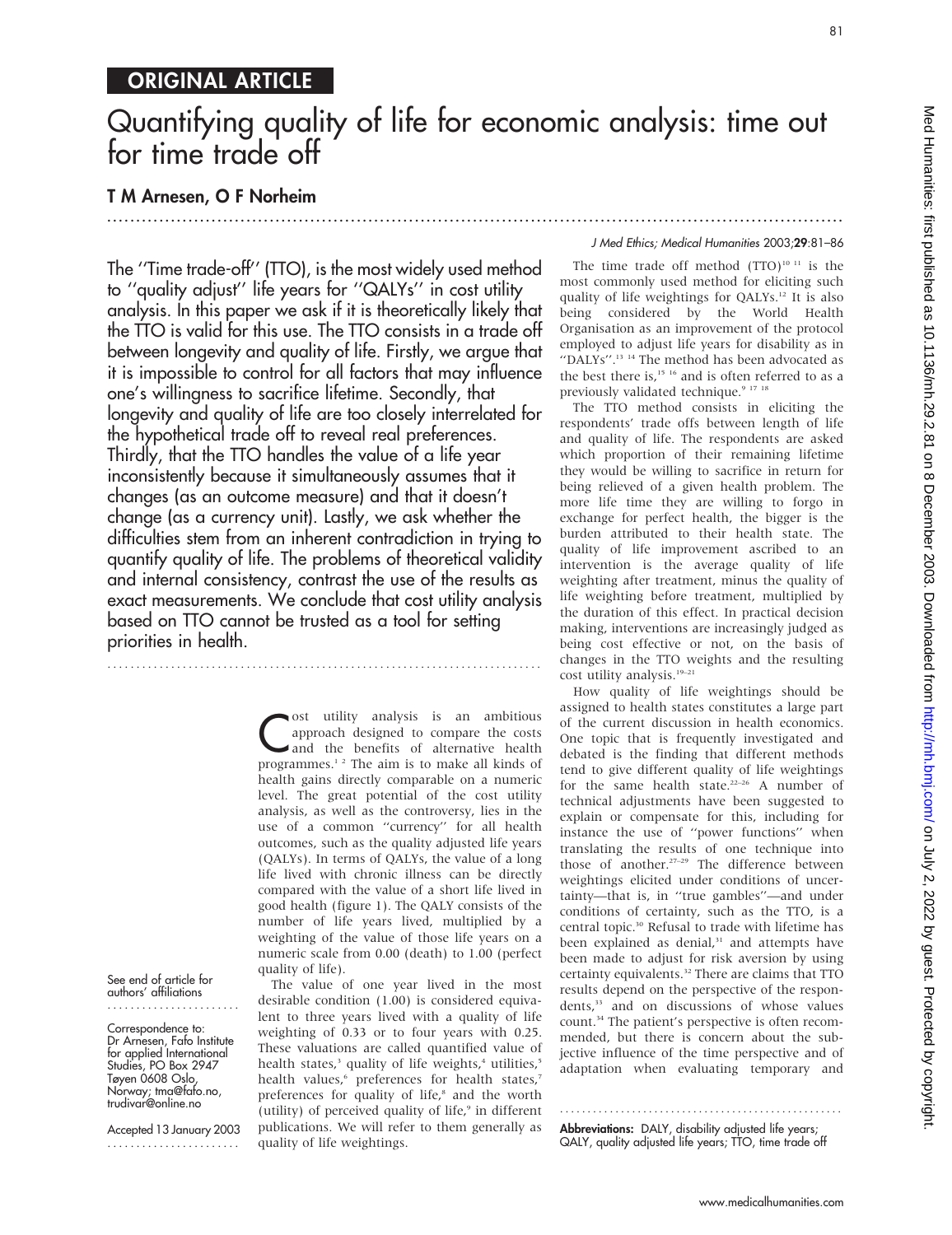

chronic diseases.27 29 35 The TTO results are found to depend on age and sex group, and efforts have been made to provide standard population quality of life weightings as a reference.<sup>36</sup> <sup>37</sup> Both Harris,<sup>38</sup> and Arnesen and Nord,<sup>39</sup> have also raised ethical discussions about assigning less value to the life years of those who are ill.

What are seldom discussed, however, are the underlying assumptions related to assigning quality of life weightings to diagnostic groups. The aim of this paper is to explore whether it is theoretically likely that the TTO technique, used in real patient populations, will generate valid quality of life weightings for use in cost utility analysis.

### METHODOLOGICAL CONSIDERATIONS

In what follows we will address the validity of using the TTO results as quality of life weightings in the construction of QALYs. The validity of the TTO cannot be established against a "gold standard" because none exists.<sup>40 41</sup> In general, a method is considered valid if it actually measures what it claims to measure.42 43 The TTO, however, is said to measure a whole range of phenomena, and assessing validity is not straightforward. Instead of looking at the different definitions of what the TTO intends to capture, one may look at the way the results are used. The use of the results of the TTO in the construction of QALYs is always the same: namely, as inputs on the y axis in figure 1. The quality of life weightings on the y axis are handled as fixed units, in precisely the same way as the life years on the x axis.

For the purpose of this study, we shall formulate the TTO as a hypothesis:

The proportion of remaining lifetime that respondents, on average, are willing to sacrifice in exchange for being relieved of a specific health problem can be used as a quality of life weighting for this health problem.

This hypothesis is not directly falsifiable or verifiable in itself. One may, however, discuss the validity of the hypothesis by discussing the premises on which it is built (as in the axiomatic-deductive method $43$ ). We identify the following four assumptions embedded in this hypothesis:

(1) Willingness to trade lifetime for improved health reflects current health.

- (2) The hypothetical trade off reveals ''true'' preferences.
- (3) Sacrificed life years constitute a stable ''currency''.
- (4) Quality of life can be measured on a numeric level.

We shall now address the validity of the TTO by discussing whether these assumptions are reasonable in real world conditions.

## DISCUSSION OF ASSUMPTIONS BEHIND THE TTO METHOD

#### Assumption one

#### Does willingness to trade lifetime for improved health reflect current health?

When developing the TTO method, Torrance assumed that ''The less desirable is the health state, the greater is the amount of life that the subject will trade off in order to be free of the health state.''11 In other words, he assumes that the loss of quality of life associated with an illness can be measured by asking the respondents how much life time they would sacrifice to be cured of that illness. Is this a reasonable assumption?

We know that people react differently to illness. While the knowledge of a lethal condition makes some people value their days and minutes more than before, it makes others perceive a loss of meaning of their remaining days. It is, however, not the individual valuations, but the average quality of life in a diagnostic group that is of interest for use in cost utility analysis. It may be reasonable to anticipate some kind of association between the average willingness to trade with time and the average burden of health problems. But is it possible to know how much of this willingness is caused by the health problem at study, and how much is due to other factors?

In empirical studies, some respondents refuse to trade any lifetime in exchange for improvements in health. The rate of "zero traders" has no obvious relation to the severity of the disease. For instance, in two studies of metastatic symptomatic cancer<sup>44</sup> and elderly people experiencing a loss of physical autonomy,<sup>45</sup> more than half of the patients refused to trade a single day of life in exchange for perfect quality of life. This gave a median quality of life weight of 1.00 which should reflect perfect health. As a contrast, three quarters of women with mild menopausal symptoms said they would sacrifice considerable amounts of lifetime in exchange for being relieved of their problem.<sup>46</sup> Box 1 shows some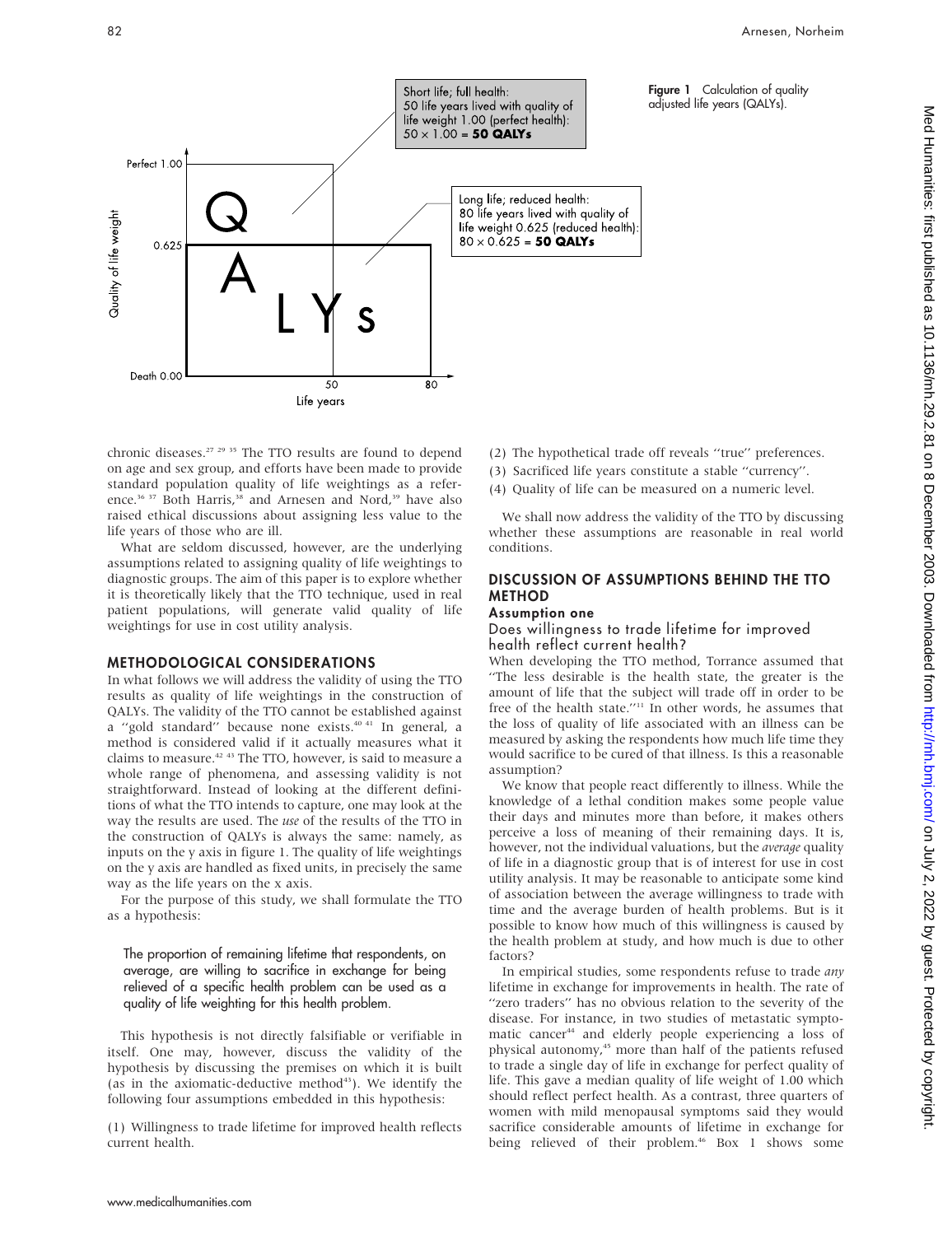#### Box 1 Reasons for refusing to trade lifetime in exchange for health improvements

- "Life is sweet", "there are still things to enjoy", "I choose to live day by day'', ''I like to feel positive'', ''this is not an acceptable question'', ''individuals have no right to manipulate life expectancy''.44
- N ''Time with my family is too precious'', ''my handicapped son needs me to take care of him".<sup>46</sup>
- N ''Only God says when we die'', ''impossible to answer''.41
- N ''Silly question'', ''too hard to imagine'', in conflict with religion, personal, or philosophical beliefs.<sup>47</sup>
- The question was too hypothetical, in contrast with religion, older patients failed to grasp what was asked.48
- "One should not be making deals with God".<sup>49</sup>

published reasons for refusing to trade with lifetime, in connection with the TTO in patient populations.

Among studies of large samples of the general population, the proportions of respondents who are unwilling to exchange length of life for health improvements vary considerably. For instance, Lundberg et al found a rate of zero traders of 2% while and Wells *et al* found  $85\%$ <sup>37 50</sup> From these examples, it seems that either TTO questions are posed so differently that their respective results are not comparable, or the reluctance to trade with lifetime is primarily affected by factors other than the severity of the condition. These possibilities are further explored in separate papers (Arnesen T, Trommald M. Roughly right or precisely wrong? A systematic review of quality of life weights elicited with the time trade-off. Unpublished data, 2003).<sup>51</sup>

Fowler et al suggested that the TTO is a measure of reluctance to give up life rather than of the severity of their health state.<sup>52</sup> We would add that *all* components affecting the will to live have, in principle, a direct influence on the trade off between lifetime and health improvements. Aspects of life such as having children, friends, and social esteem may, in many cases, have a greater impact on the TTO than the health problem being studied. The ability to enjoy life may be more important for the TTO result than any illness. Responsibilities for others may override concerns for one's own health. Religious beliefs may forbid any thought of such negotiation. In this complex situation, how can one check whether a sample of patients is representative for the diagnostic group they represent? Controlling for all the factors that might influence the TTO—even if were possible would require huge, random samples of the population at study, because the confounding factors are as complex as human beings themselves.

#### Assumption two

#### Does a hypothetical trade between longevity and quality of life reveal true preferences?

Trade offs between quantity and quality of life do occur in the real world. Some patients and their advisors are forced to choose between higher chances of survival, or dying sooner with less pain. The TTO gives its respondents a similar kind of choice, but presented hypothetically or as a mind game. There will be no execution of the deal, and their choice will not influence their fate. The TTO presents an interesting and thought provoking question, but does it reveal the preferences that would have materialised if the respondents really had to make that very choice?

The TTO approach is rooted in consumer theory in which the value of an item is decided by the customer's actions in the market. There are no ''true'' values other than the price obtained. The price of a good is normally paid in money but similar trade offs can be performed between any two goods. For instance, the value of a kilogram of oranges may be expressed in terms of the number of apples that the respondent is willing to ''pay'' to have them. The difference between the strengths of the respondent's preferences for a kilo of oranges and for a kilo of pears may thus be compared numerically in terms of apples paid for each. The question is whether the same logic is valid for a trade off between quantity of life and quality of life. Can one use a hypothetical trade off to compare the value of life lived in different health states in terms of the number of life years the respondent is willing to pay to improve those states?

It is difficult to conceptualise a trade of lifetime against quality of life because they are so deeply interrelated. Quality and quantity are different dimensions of existence, and neither of them can substitute for the other. One needs to be alive to enjoy quality of life, and good health normally leads to longevity. It is therefore not certain that there exists a true point of indifference between preferences for living well and preferences for living long.

Even if we assumed that such a true indifference point did exist, it is still questionable whether we would be able to discover it. Choices involving trade offs between length of life and quality of life cannot be observed in a real market. Therefore health economists have opted for hypothetical choices as the second best solution.<sup>53</sup> The reliance on health state valuations derives its force and assumed validity from the theory of revealed preferences. However, according to Slovic, a main theme in behavioural decision research during the past two decades has been that ''people's preferences are often constructed in the process of elicitation''.54 In a study using TTO, Lenert et al concluded ''The results suggest that utility values are heavily influenced by, if not created during, the process of elicitation."<sup>55</sup> Kaplan et al comment that ''human information processors do poorly at integrating complex probability information when making decisions that involve risk",<sup>56</sup> and Naylor and Llewellyn-Thomas put it this way: ''How many individuals who make poor purchases in a clothing store face 'immediate painless death' as penalty function for their temporary lack of taste?".<sup>57</sup> Another question concerns what would happen if the respondents knew that the results would be used for setting priorities between their own diagnostic group and other patients.<sup>58</sup>

A trade off between living good or living long, may be easier to perform the more hypothetical it is. The results of the TTO elicitation process seem to be highly dependent on whose lifetime the respondent is ''playing'' with. Experts and relatives tend to be more willing to trade off lifetime in exchange for quality of life than the patients themselves.<sup>33</sup> This could be an argument for eliciting valuations from those affected by a condition rather than from healthy experts. Changing the perspective of the respondent would not, however, give us a way of verifying whether TTO measures a genuine ''willingness to pay'' or rather the ''willingness to play''.

#### Assumption three

#### Can sacrificed life years be used as a stable currency?

In the TTO approach, the burden of a health state is established by a ''price'' paid in life years. The more years the respondent is willing to pay to get well, the bigger the (perceived) potential health gain. A constant, proportional trade off is assumed. Use of life years as a currency to express the value of a health state has a democratic flavour compared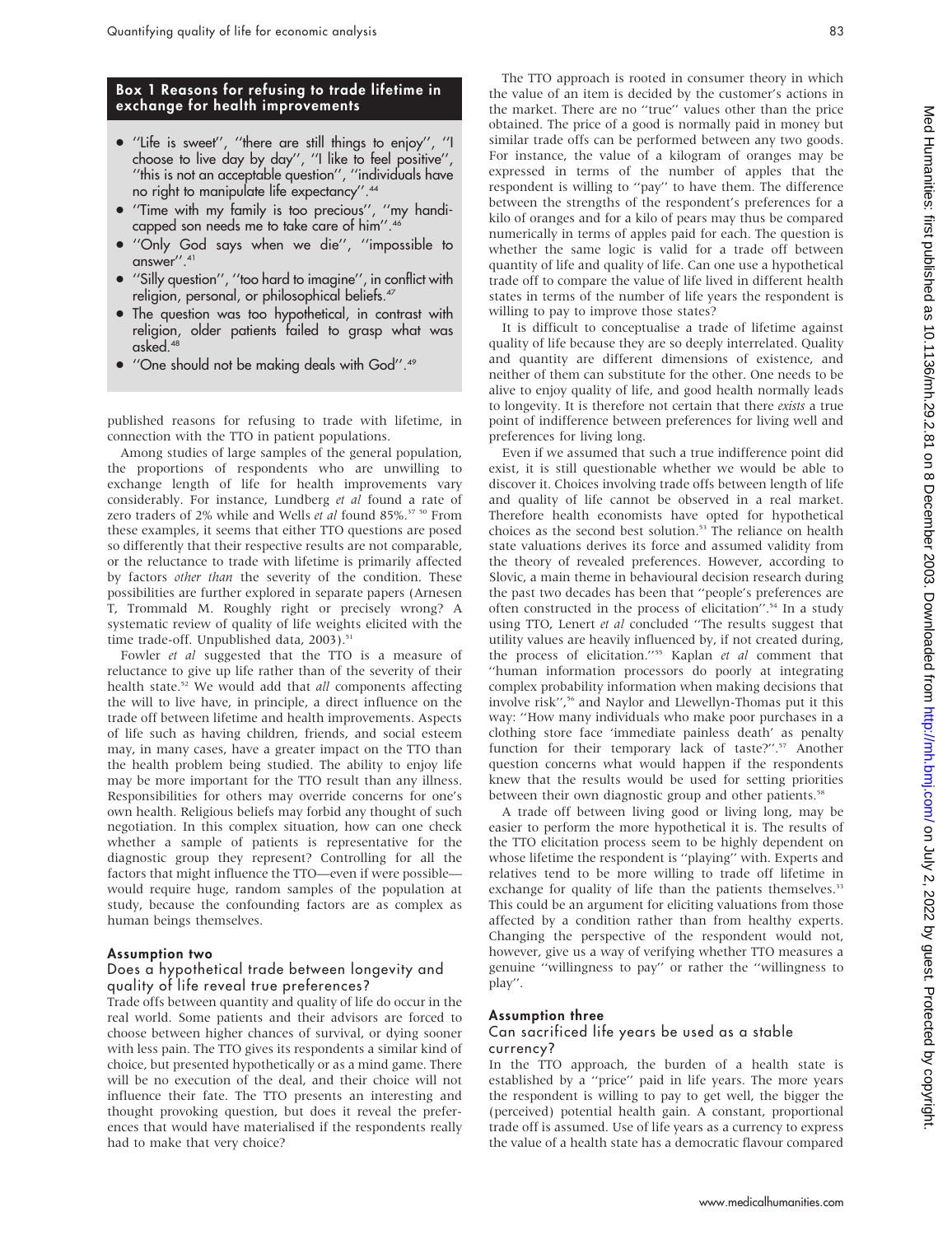to using the willingness to pay money, since life years are more equally distributed within society. However, on a closer look, we find that there are problems with the approach. The unit of payment, the value of a life year, may not be a stable currency. In some versions of the TTO, the respondents are specifically reminded that they should consider each year to have the same value.<sup>55</sup> <sup>59</sup> However, most versions of the TTO do not specify the kind of life years to be traded with.

Some people would never exchange a single day of their lifetime for any other benefit. In this case, the value of a life year is immeasurable, or, in a mathematical sense, infinitely positive. Other people may have reached a state where they are satisfied with their lifetime and are well at ease with facing death. To them, length of life has a *neutral* value. Some people find life extremely painful, and religious people may see death as an entrance into a better life than this. For people who would rather be dead than living, length of life has negative value.

Most people have a different attitude to the idea of trading time immediately in the present, compared with trading at the end of their life. This goes beyond the tendency of a greater willingness to ''pay'' if the payment is postponed, which could be dealt with through discounting. When considering whether or not to sacrifice the last years of their lives, the respondents' imagination of those years will influence the trade. Do they see themselves in their current state of health with a social life like now? Or rather in an institution somewhere—forgotten, crippled, and sad? The same respondent may be willing to trade ten bad years or one good year for the same health gain.

The above discussion reveals that the TTO method has a problem of internal consistency: On the one hand, it is assumed that lifetime has a stable value so that life years can be used as interchangeable units of measurement or currency. On the other hand, the whole point of the TTO method is to find out how much illness reduces—that is, changes—the value of life years. In other words, the method simultaneously assumes that the value of a life year changes (as an outcome measure) and that it doesn't change (as a currency unit).

#### Assumption four

## Is it possible to quantify quality of life?

A first requirement for assessing validity is that it be known what is being measured. Gill and Feinstein found that out of 75 papers with ''quality of life'' in their titles, only 15% defined quality of life.<sup>60</sup> As mentioned in the introduction, the TTO has been said to measure a wide range of concepts. When launching the TTO, Torrance et al presented it as a measure of utilities, quality of life, and of health. The definition of health they employed was ''a state of complete physical, mental and social well being''.10 With many different concepts in use, it is difficult to keep track of what is being measured.

The problem of defining a common concept of quality of life goes deeper than terminology. The question of what constitutes ''the good life'' is one of the basic philosophical questions. In some cultures, a good life is what is good for the community, while in other cultures ''the good life'' consists in following the prescriptions of religion and tradition. In the western world, the emphasis tends to be on individual happiness and personal self realisation. Concepts of quality of life vary not only between cultures but also between people in the same culture, and even for the same individual according to situation and age.

In the vast and rapidly growing literature about TTO and similar methods, there has been relatively little attention paid to the apparent contradiction in the attempt to quantify quality of life. In other scientific fields, one typically distinguishes between topics appropriate for quantitative and qualitative research methods. Traditionally, quantities are counted and qualities are judged. Crossing the borders for what can be quantified often strikes us as going against common sense. For instance, The Beatles poked fun at attempts to quantify happiness when they sang: ''…some kind of happiness is measured out in miles…''. Aristotle observed that one cannot exceed the level of precision inherent in the subject itself: ''Our subject would be sufficiently articulated if it should achieve the level of clarity that is appropriate to its subject matter''. Before using quantifications of the most complex quality of all, the quality of life, one should at least be able to define what one has measured, and be able to defend theoretically the claim that the numbers obtained reflect this quality.

# **DISCUSSION**

In empirical studies and reviews, the TTO has been found to give unexpected results. For example, ''metastatic symptomatic cancer'' was assigned a median quality of life weight of 1.00 corresponding to a perfect health related quality of life,<sup>44</sup> while osteoarthrosis of the hip got a mean quality of life weight of 0.29 corresponding to a very poor health state.<sup>61</sup> One specific health state, ''end stage renal disease on incentre haemodialysis'', elicited with the TTO on the patients' own behalf, was assigned quality of life weights between 0.39 and 0.87.<sup>62 63</sup> The TTO results assigned to diagnostic groups in empirical studies are reviewed in a separate article.<sup>64</sup>

Unexpected empirical results could be caused by inappropriate use of the TTO methodology. Dolan et al found that the quality of life results varied more across variant than across method.<sup>27</sup> There is extensive variation in the TTO methodology employed. For instance the hypothetical life expectancy, used as a frame for the time trade off, varies from one month<sup>44</sup> to 30 years.<sup>65</sup> This is further explored in a review of the use of TTO methodologies.<sup>51</sup>

But another possible explanation for such variation is a lack of theoretical validity. This is what we have discussed here. We find that the problems of theoretical validity may well explain unexpected empirical results. Our discussion is limited to the use of quality of life weightings for QALYs, and we have not addressed other potential uses of the TTO, such as clinical decision making at an individual level. However we are not aware that anybody has seriously advocated the TTO for this use, because disease specific instruments are preferred when comparison across diagnostic groups is not needed.

Although the TTO is the most widely used method for assigning quality of life weightings to QALYs, the fact that it has problems is not news to the health economic community, even though there is no consensus about what the problems consist in. Given the difficulties, one may therefore ask why the method is so widely used.

One part of the explanation may be that the demand for handy, quantified health outcome measures is strong and increasing. If effects on quality of life are not quantified, they cannot be included in any economic analysis requiring quantification. Accurate, numerical quality of life weights would accordingly make it easier to take quality of life effects into account when scarce resources are distributed. The great uses one might make of quality of life weightings were they available does not, however, imply that it is possible to elicit them.

Bernard Williams has described the dilemma in this way:

Again and again defenders of such values are faced with the dilemma of either refusing to quantify the value in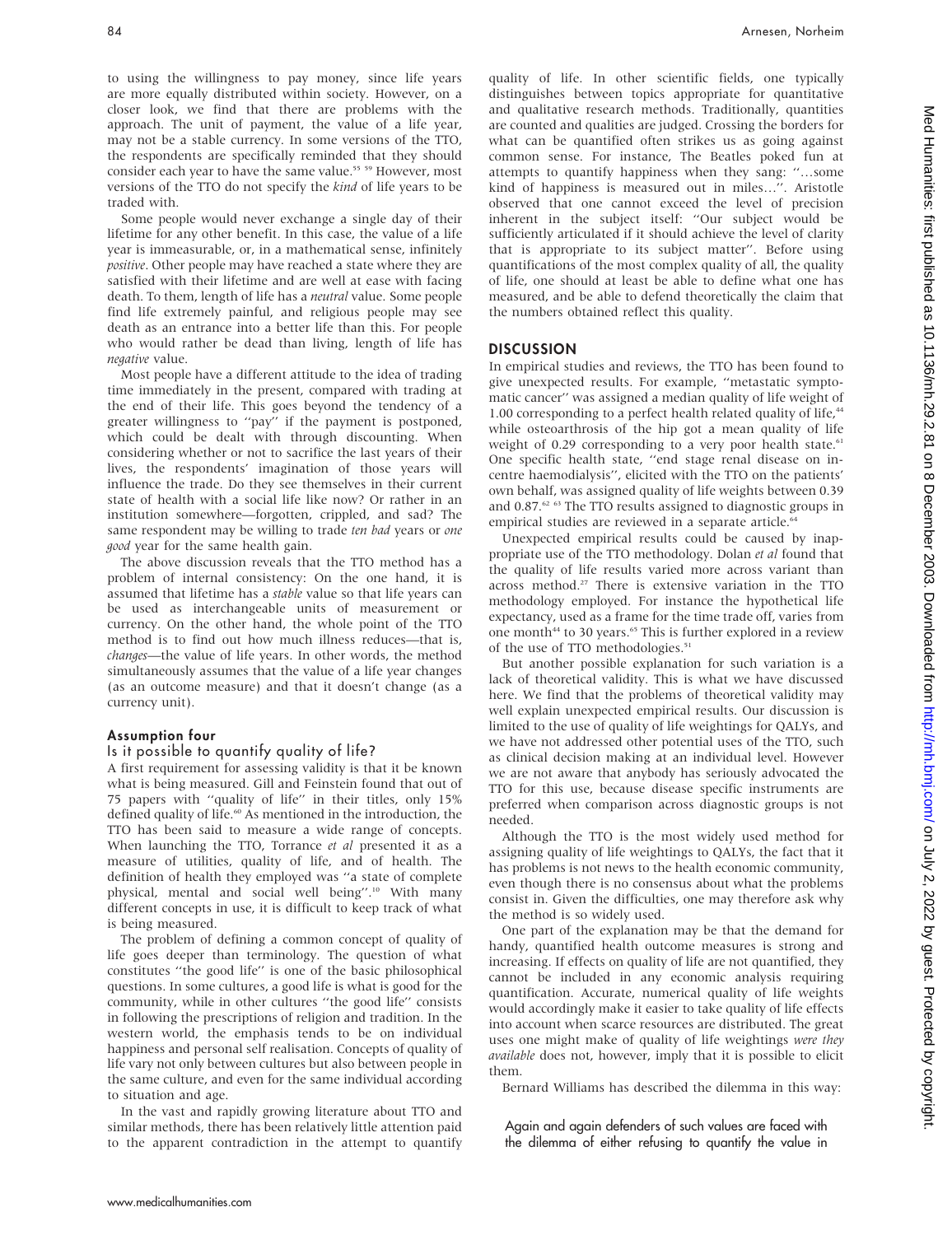question, in which case it disappears from the sum altogether, or else of trying to attach some quantity to it, in which case they misrepresent what they are about...<sup>66</sup>

He suggests that ''Some of the effort should rather be devoted to learning—or learning again—how to think intelligently about conflicts of values which are incommensurable."<sup>66</sup>

In the field of valuations of health states there is, in our opinion, a disproportion between the abundance of empirical and technical papers and a lack of a more conceptual debate. Comparing cost and effectiveness of health services could have been a fruitful common area of research for economists, health workers, philosophers, and social scientists. As it is, however, the research field remains largely ''unseen'' by those who are not health economists. Discussions within the same paradigmatic framework tend to turn around technical solutions, rather than questioning the underlying assumptions. Quality of life assessment on the numerical level thus runs the risk of being a closed research field where critiques from ''outsiders'' and fundamental or ethical questions are dismissed as beginners' faults.

This lack of contact between research fields does not necessarily lead to a blank dismissal of each other's research. It may also lead to a mutual overestimation of the precision of each other's work. For instance, we find that health workers are more prone to use cost utility analysis as an exact science than are health economists themselves, and that health economists handle diagnostic groups such as short stature<sup>3 67</sup> or depression<sup>68</sup> as more definite and homogeneous unities than medical doctors would ever do. One may say that the ''typical patient'' in health economics has a single well defined illness, for which there exists one set of treatment options with well established effects and risks, while the ''typical patient'' in clinical medicine has a combination of chronic and acute, medical and social problems for which the effects of treatment are difficult to predict precisely.

Cross disciplinary discussion is often abandoned because there is little agreement on what the problems are, what are the interesting questions are, and what are the appropriate methods and limits for scientific solutions to these problems. Yet it is often in the clash between different traditions that the best solutions are found. We therefore believe that a broader approach, which also involves clinicians, decision makers, and social scientists, is necessary to address difficult questions of how to measure, value, and compare health outcomes.

#### **CONCLUSION**

In this paper we have discussed the validity of the assumptions underpinning what is presumably the best available method for assessing quality of life weightings for cost utility analysis—the time trade off method. We have identified four assumptions underpinning the method and discussed each of them. We argue that the assumptions are both unrealistic and inconsistent in real world conditions. We find a number of reasons for doubting that the average hypothetical sacrifice of lifetime in a diagnostic group is a valid measure of the average quality of life in that group. We conclude that we find no justification for using the results of the TTO as quality of life weightings in the construction of QALYs.

The field of health economics has contributed substantially to the topic of how to measure health for economic analysis. If the TTO is the best method available, however, our discussion bears upon the validity of the cost utility approach as such. We believe that there is now a need for new perspectives in a conceptual and normative debate about how best to compare the cost and effects of health interventions,

and about how to strike the right balance between giving a true answer and giving one that is practical in use.

#### Authors' affiliations .....................

T M Arnesen, Fafo Institute for Applied International Studies, PO Box 2947 Tøyen 0608 Oslo, Norway

O F Norheim, University of Bergen Ulriksdal 8c 5009 Bergen, Norway

#### REFERENCES

- 1 Williams A. Economics of coronary bypass grafting. BMJ 1985;291:326–9.<br>2 Weinstein MC. Foundations of cost-effectiveness analysis for health and Weinstein MC. Foundations of cost-effectiveness analysis for health and
- medical practices. N Engl J Med 1977;296:716-21.
- 3 Busschbach JJ, Rikken B, Grobbee DE, et al. Quality of life in short adults. Horm Res 1998;49:32–8.
- 4 Hamel MB, Phillips RS, Davis RB, et al. Outcomes and cost-effectiveness of initiating dialysis and continuing aggressive care in seriously ill hospitalized adults. Ann Intern Med 1997;127:195–202.
- 5 Churchill DN, Wallace JE, Ludwin D, et al. A comparison of evaluative indices of quality of life and cognitive function in hemodialysis patients. Control Clin Trials 1991;12(Suppl 4):159–67.
- 6 Tsevat J, Dawson NV, Wu AW, et al. Health values of hospitalized patients 80 years or older. HELP Investigators. JAMA 1998;279:371-5.
- 7 Nease RFJ, Kneeland T, O'Connor GT, et al. Variation in patient utilities for outcomes of the management of chronic stable angina. Implications for clinical practice guidelines. JAMA 1995;273:1185–90.
- 8 Handler RM, Hynes LM, Nease RFJ. Effect of locus of control and consideration of future consequences on time tradeoff utilities for current health. Qual Life Res 1997;6:54-60.
- 9 McLeod RS, Churchill DN, Lock AM, et al. Quality of life of patients with ulcerative colitis preoperatively and postoperatively. *Gastroenterology*<br>1991;**101**:1307–13.
- 10 Torrance GW, Thomas WH, Sackett DL. A utility maximization model for evaluation of health care programs. Health Serv Res 1972;7:118–33.
- 11 Torrance GW. Utility approach to measuring health-related quality of life. J Chronic Dis 1987;40:593–603.
- 12 Neumann PJ, Zinner DE, Wright JC. Are methods for estimating QALYs in cost-effectiveness analyses improving? Med Decis Making 1997;17:402–8.
- 13 Murray CJL, Lopez AD. Progress and directions in refining the global burden of disease approach: a response to Williams. Health Econ 2000;9:69–82.
- 14 Salomon JA, Murray CJL. Estimating health state valuations using a multiplemethod protocol. In: Murray CJL, Salomon JA, Mathers C, Lopez AD, eds. Summary measures of population health. Geneva: World Health Organisation, 2003:487–98.
- 15 Dolan P, Gudex C, Kind P, et al. Valuing health states: a comparison of methods. J Health Econ 1996;15:209–31.
- 16 Nord E. Methods for quality adjustment of life years. Soc Sci Med 1992;34:559–69.
- 17 Cruickshanks KJ, Fryback DG, Nondahl DM, et al. Treatment choice and quality of life in patients with choroidal melanoma. Arch Ophthalmol 1999;117:461–7.
- 18 Russell JD, Beecroft ML, Ludwin D, et al. The quality of life in renal transplantation—a prospective study. Transplantation 1992;54:656–60.
- 19 National Institute of Clinical Excellence. Technical guidance for manufacturers and sponsors on making a submission to a technology appraisal. London: 2001.
- 20 Oldridge N, Furlong W, Feeny D, et al. Economic evaluation of cardiac rehabilitation soon after acute myocardial infarction. Am J Cardiol 1993;72:154–61.
- 21 Stolk EA, Busschbach JJ, Caffa M, et al. Cost utility analysis of sildenafil
- .0-05-11165 compared with papaverine-phentolamine injections. BMJ 2000;320:1165<br>22 Revicki DA, Kaplan RM. Relationship between psychometric and utility-based<br>approaches to the measurement of health-related quality of life. 1993;2:477–87.
- 23 Bleichrodt H, Johannesson M. Standard gamble, time trade-off and rating scale: experimental results on the ranking properties of QALYs. J Health Econ 1997;16:155–75.
- 24 O'Leary JF, Fairclough DL, Jankowski MK, et al. Comparison of time-tradeoff utilities and rating scale values of cancer patients and their relatives: evidence for a possible plateau relationship. Med Decis Making 1995;15:132–7.
- 25 Read JL, Quinn RJ, Berwick DM, et al. Preferences for health outcomes Comparison of assessment methods. Med Decis Making 1984;4:315–29.
- 26 Stavem K. Quality of life in epilepsy: comparison of four preference measures. Epilepsy Res 1998;29:201–9.
- 27 Dolan P, Sutton M. Mapping visual analogue scale health state valuations onto standard gamble and time trade-off values. Soc Sci Med 1997;44:1519–30.
- 28 Nord E. The validity of a visual analogue scaler in determining social utility weights for health states. Int J Health Plann Manage 1991;6:234–42.
- 29 Stiggelbout AM, Kiebert GM, Kievit J, et al. The "utility" of the time trade-off method in cancer patients: feasibility and proportional trade-off. J Clin Epidemiol 1995;48:1207–14.
- 30 Johannesson M. The ranking properties of healthy years equivalents and quality adjusted life-years under certainty and uncertainty. Int J Technol Assess Health Care 1995;11:40-8.